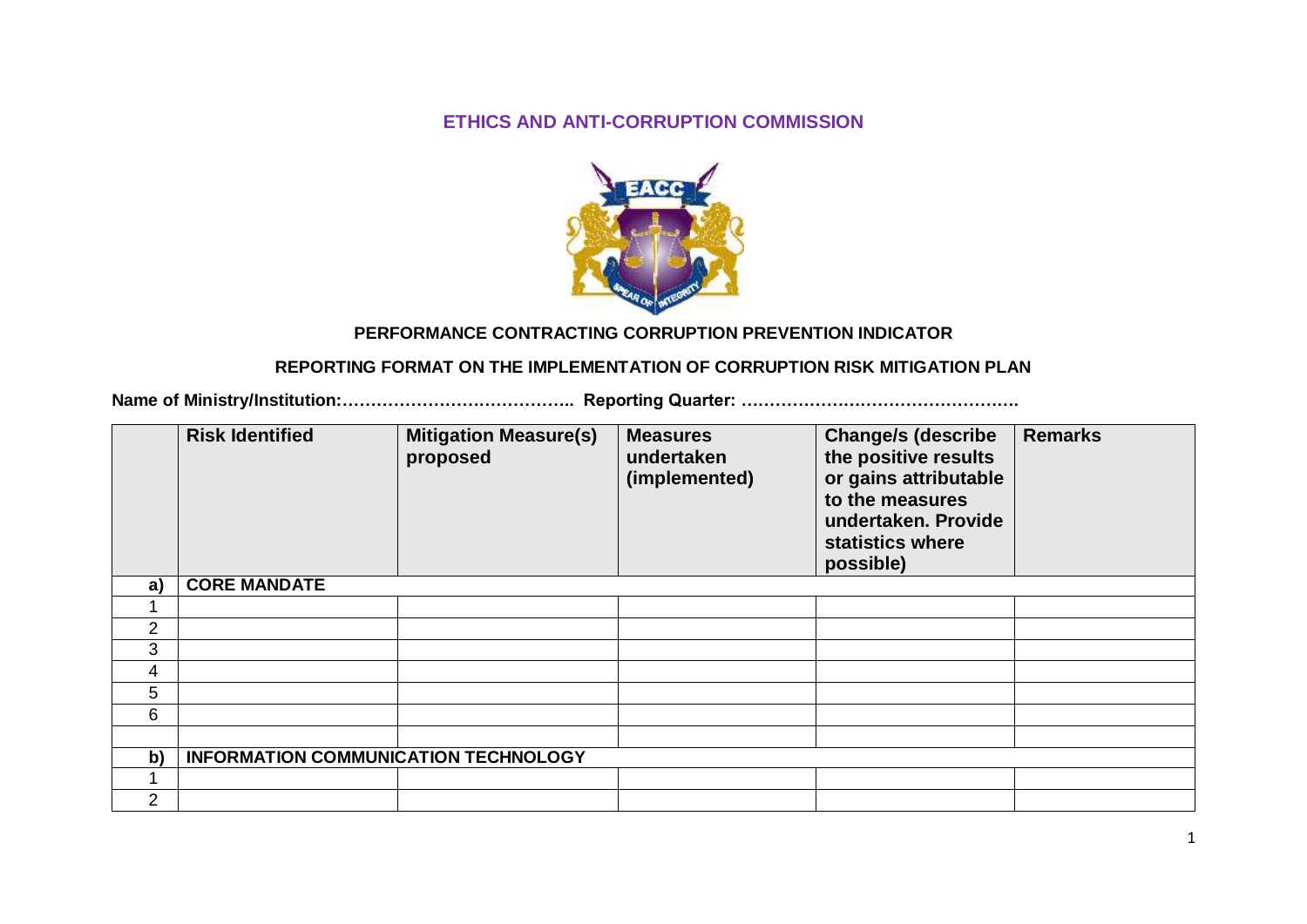|                          | <b>Risk Identified</b>               | <b>Mitigation Measure(s)</b><br>proposed | <b>Measures</b><br>undertaken<br>(implemented) | <b>Change/s (describe</b><br>the positive results<br>or gains attributable<br>to the measures<br>undertaken. Provide<br>statistics where<br>possible) | <b>Remarks</b> |  |  |
|--------------------------|--------------------------------------|------------------------------------------|------------------------------------------------|-------------------------------------------------------------------------------------------------------------------------------------------------------|----------------|--|--|
| 3                        |                                      |                                          |                                                |                                                                                                                                                       |                |  |  |
| $\overline{\mathbf{4}}$  |                                      |                                          |                                                |                                                                                                                                                       |                |  |  |
| 5                        |                                      |                                          |                                                |                                                                                                                                                       |                |  |  |
| 6                        |                                      |                                          |                                                |                                                                                                                                                       |                |  |  |
|                          |                                      |                                          |                                                |                                                                                                                                                       |                |  |  |
| c)                       | <b>PAYROLL MANAGEMENT</b>            |                                          |                                                |                                                                                                                                                       |                |  |  |
| $\mathbf{1}$             |                                      |                                          |                                                |                                                                                                                                                       |                |  |  |
| $\overline{c}$           |                                      |                                          |                                                |                                                                                                                                                       |                |  |  |
| $\overline{3}$           |                                      |                                          |                                                |                                                                                                                                                       |                |  |  |
| $\overline{\mathbf{4}}$  |                                      |                                          |                                                |                                                                                                                                                       |                |  |  |
| 5                        |                                      |                                          |                                                |                                                                                                                                                       |                |  |  |
|                          |                                      |                                          |                                                |                                                                                                                                                       |                |  |  |
| $\overline{d}$           | PROCUREMENT AND FINANCIAL MANAGEMENT |                                          |                                                |                                                                                                                                                       |                |  |  |
|                          | <b>PROCUREMENT</b><br>i.             |                                          |                                                |                                                                                                                                                       |                |  |  |
| 1                        |                                      |                                          |                                                |                                                                                                                                                       |                |  |  |
| $\overline{2}$           |                                      |                                          |                                                |                                                                                                                                                       |                |  |  |
| 3                        |                                      |                                          |                                                |                                                                                                                                                       |                |  |  |
| $\overline{\mathcal{A}}$ |                                      |                                          |                                                |                                                                                                                                                       |                |  |  |
| 5                        |                                      |                                          |                                                |                                                                                                                                                       |                |  |  |
| 6                        |                                      |                                          |                                                |                                                                                                                                                       |                |  |  |
|                          |                                      |                                          |                                                |                                                                                                                                                       |                |  |  |
|                          | <b>FINANCIAL MANAGEMENT</b><br>ii.   |                                          |                                                |                                                                                                                                                       |                |  |  |
| $\mathbf{1}$             |                                      |                                          |                                                |                                                                                                                                                       |                |  |  |
| $\overline{2}$           |                                      |                                          |                                                |                                                                                                                                                       |                |  |  |
| 3                        |                                      |                                          |                                                |                                                                                                                                                       |                |  |  |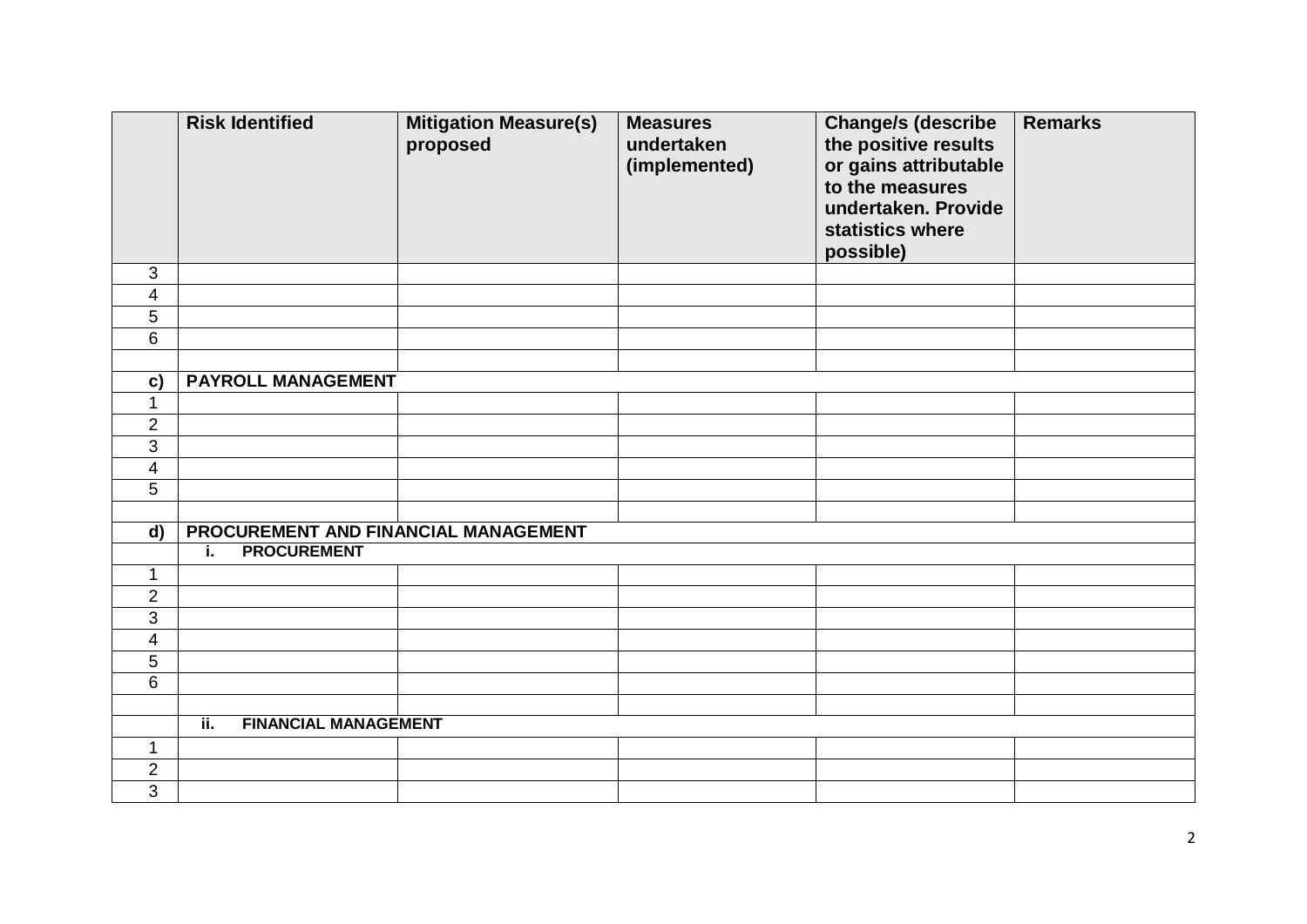|    | <b>Risk Identified</b> | <b>Mitigation Measure(s)</b><br>proposed | <b>Measures</b><br>undertaken<br>(implemented) | <b>Change/s (describe</b><br>the positive results<br>or gains attributable<br>to the measures<br>undertaken. Provide<br>statistics where<br>possible) | <b>Remarks</b> |
|----|------------------------|------------------------------------------|------------------------------------------------|-------------------------------------------------------------------------------------------------------------------------------------------------------|----------------|
| 4  |                        |                                          |                                                |                                                                                                                                                       |                |
| 5  |                        |                                          |                                                |                                                                                                                                                       |                |
| 6  |                        |                                          |                                                |                                                                                                                                                       |                |
| 7  |                        |                                          |                                                |                                                                                                                                                       |                |
| 8  |                        |                                          |                                                |                                                                                                                                                       |                |
| 9  |                        |                                          |                                                |                                                                                                                                                       |                |
| 10 |                        |                                          |                                                |                                                                                                                                                       |                |

## **Chairperson of the Corruption Prevention/Integrity Committee**

Signed: ………………………………………………… Date:………………………………..

# **Secretary of the Corruption Prevention/ Integrity Committee**

Signed:……………………………………………. Date:……………………………………